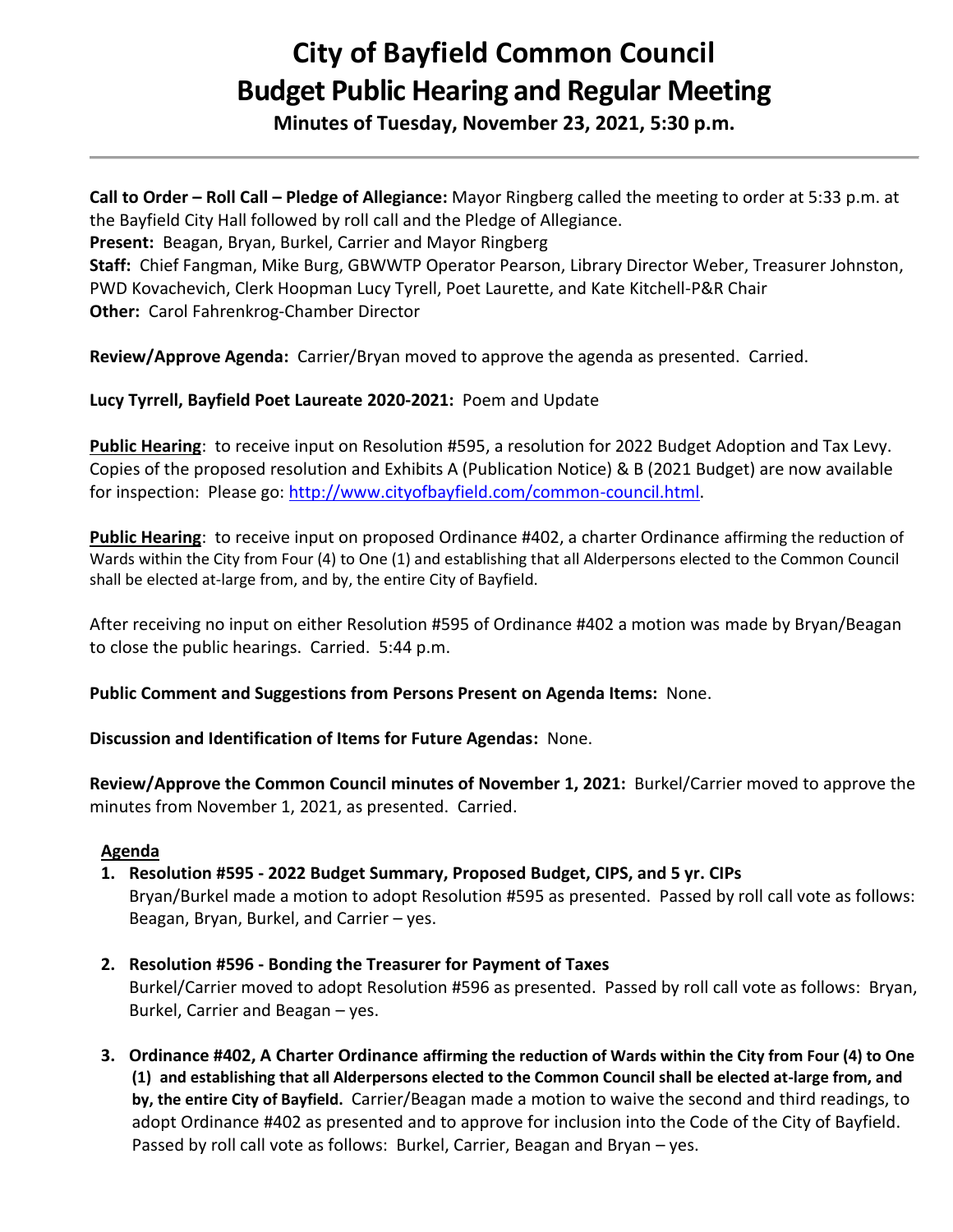- **4. Room Tax Report:** The Council received a copy of the City's 3rd Quarter Room Tax Report. The treasurer said overall revenues are up, but noted concerns about the reports not matching the payments received by the marketplace providers. Discussion ensued about the mounting troubles with the lack of accountability from the marketplace providers.
- **5. WR Stephens Request to purchase Block 108, Lots 13-15:** Bryan/Beagan moved to accept the request from WR Stevens to purchase Lots 13-15, Block 108 for \$30,000 with the restriction that the land must continue to be used for park and open spaces. The Council noted concerns about the fragile soils and they want to add restrictions that limit the cutting of trees/clearing of property in order eliminate future erosion on that property. Discussion ensued about not have any restrictions and allowing development. The motion passed by roll call vote as follows: Carrier, Beagan, Bryan and Burkel – yes.
- **6. 2022 Employee Health Insurance:** The Council was provided copies of the plan options suggested by Midwest Select. Burkel/Bryan moved to allow the Mayor to work with the employees to choose the plan that best serves both the City and the Employees and that stays in budget. Passed by roll call vote as follows: Beagan, Bryan, Burkel, and Carrier – yes.
- **7. Appointments - Library Board:** Bryan/Carrier moved to enthusiastically approve the Mayor's appointment of Vicki Redenbaugh to the Bayfield Carnegie Library Board as the School Representative. Carried.

## **8. Project Updates:**

- a. Apostle Islands Marina Project Work is expected to start very soon.
- b. Waterfront Walk Continue to wait for signed WCMG Agreement.
- c. Courthouse Improvements DSGW has been working with GSA on the development of the construction plans.
- d. Playground Replacement Project The sub-committee has started fundraising for the project.
- e. Parking Plan Update Carrier asked for the draft plan to be reviewed by all future committees and for them to provide input and practical solutions to issues identified. Discussion ensued.
	- Bryan noted a phased approach might be better and the timing of implementation is terrible now with having so many vacant stores, lack of restaurants, no bakery. Timing and time constraints with the PWD getting everything in place by May 15<sup>th</sup> was noted. Carrier felt if directed, it could be done.
	- Burkel noted her recent visit to Stoughton and said their community wants people to come to their downtown and stay all day.
	- Beagan felt that people will not have a problem paying to park. If there is not a citywide program in place, drivers will automatically go into the free spaces first. We should not worry about assumptions on what could happen, we can adjust as needed.
	- Hoopman asked if Carrier is seeking public input on the draft Parking Management Plan, or are the proposed sessions intended to inform users how the park mobile system works and to go over the proposed parking areas and fees.

Overall, the Council felt the outline provided by Carrier was acceptable.

## **File Reports from Committees, Commission & Boards**

 **Architectural Review Board**: Minutes of September 27, 2021  **Fire Department:** Minutes of November 1, 2021  **Harbor:** Minutes of November 1, 8, 10, 15 and 17, 2021  **Parking:** Minutes of October 12 and 26, November 2 and 16, 2021 **Parks and Rec**.: Minutes of October 7, 2021,  **Planning**: Minutes of October 26, 2021  **Police Department**: October 2021 Report  **Public Works**: Minutes of October 13, 2021 Burkel/Carrier moved to accept the minutes list above in a block format. Carried.